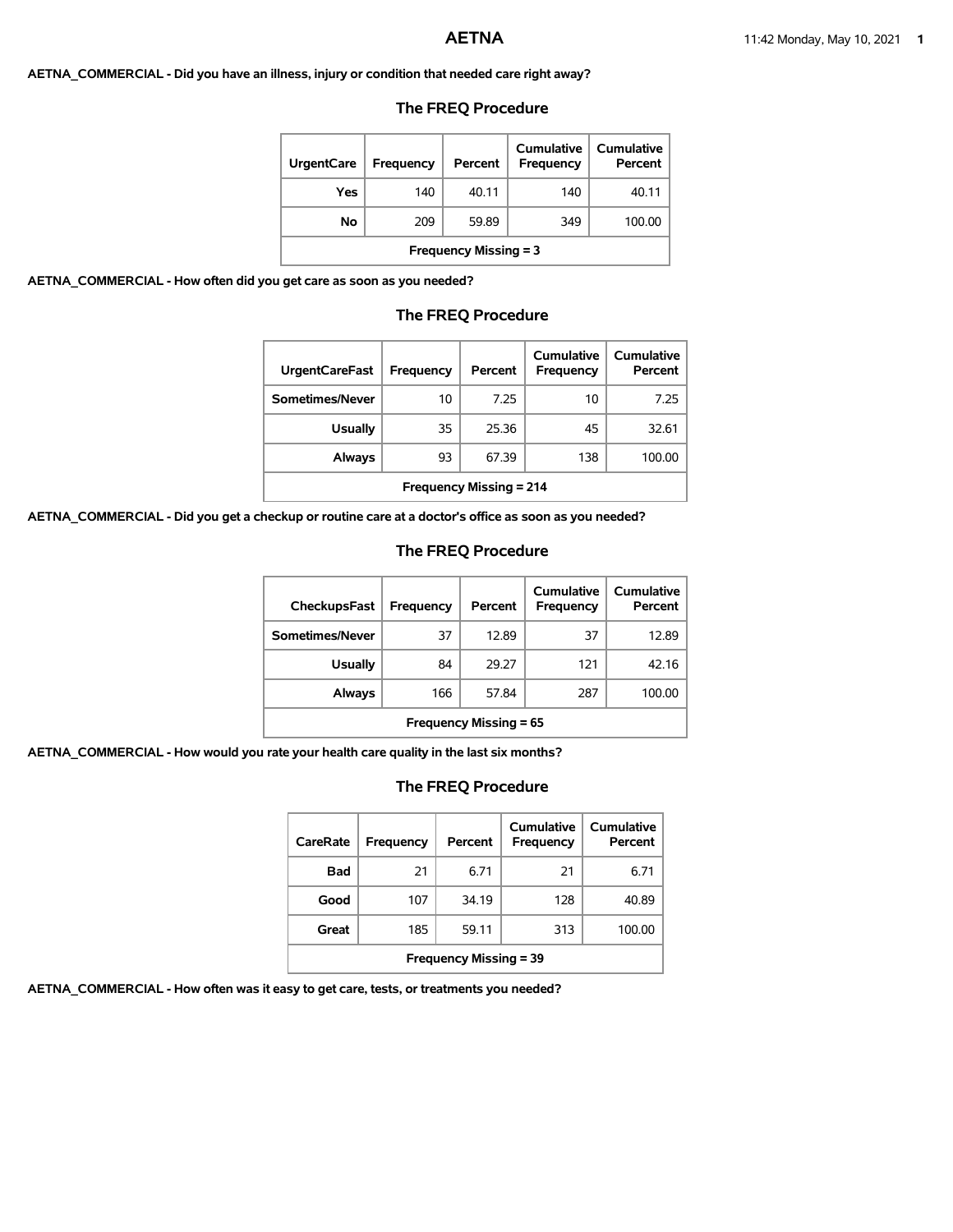| <b>The FREQ Procedure</b> |  |
|---------------------------|--|
|---------------------------|--|

| CareEasy                      | <b>Frequency</b> | Percent | <b>Cumulative</b><br><b>Frequency</b> | <b>Cumulative</b><br>Percent |  |
|-------------------------------|------------------|---------|---------------------------------------|------------------------------|--|
| Sometimes/Never               | 22               | 7.07    | 22                                    | 7.07                         |  |
| <b>Usually</b>                | 89               | 28.62   | 111                                   | 35.69                        |  |
| Always                        | 200              | 64.31   | 311                                   | 100.00                       |  |
| <b>Frequency Missing = 41</b> |                  |         |                                       |                              |  |

**AETNA\_COMMERCIAL - How often did your doctor explain things in a way that was easy to understand?**

| <b>DrUnderstand</b>           | Frequency | Percent | Cumulative<br>Frequency | Cumulative<br>Percent |  |
|-------------------------------|-----------|---------|-------------------------|-----------------------|--|
| Sometimes/Never               | 10        | 3.30    | 10                      | 3.30                  |  |
| <b>Usually</b>                | 62        | 20.46   | 72                      | 23.76                 |  |
| Always                        | 231       | 76.24   | 303                     | 100.00                |  |
| <b>Frequency Missing = 49</b> |           |         |                         |                       |  |

# **The FREQ Procedure**

**AETNA\_COMMERCIAL - How often did your personal doctor listen to you?**

# **The FREQ Procedure**

| <b>DrListen</b>               | Frequency | Percent | Cumulative<br>Frequency | Cumulative<br>Percent |  |
|-------------------------------|-----------|---------|-------------------------|-----------------------|--|
| Sometimes/Never               | 16        | 5.28    | 16                      | 5.28                  |  |
| <b>Usually</b>                | 54        | 17.82   | 70                      | 23.10                 |  |
| Always                        | 233       | 76.90   | 303                     | 100.00                |  |
| <b>Frequency Missing = 49</b> |           |         |                         |                       |  |

**AETNA\_COMMERCIAL - How often did your personal doctor show respect for what you had to say?**

| <b>DrRespect</b>              | Frequency | Percent | Cumulative<br>Frequency | <b>Cumulative</b><br>Percent |  |
|-------------------------------|-----------|---------|-------------------------|------------------------------|--|
| Sometimes/Never               | 10        | 3.30    | 10                      | 3.30                         |  |
| <b>Usually</b>                | 44        | 14.52   | 54                      | 17.82                        |  |
| Always                        | 249       | 82.18   | 303                     | 100.00                       |  |
| <b>Frequency Missing = 49</b> |           |         |                         |                              |  |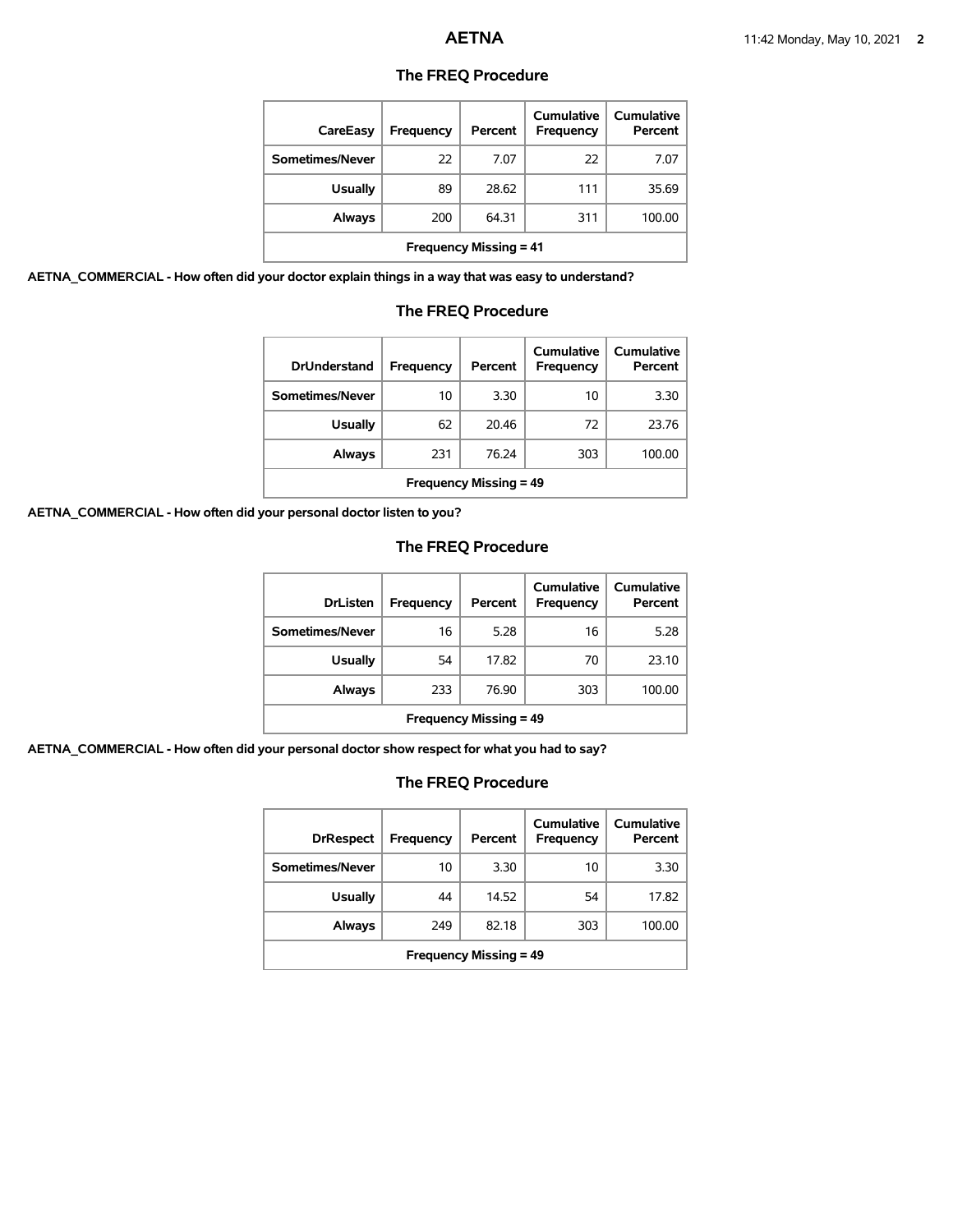#### **AETNA\_COMMERCIAL - How often did your personal doctor spend enough time with you?**

| <b>DrTime</b>                 | Frequency | Percent | Cumulative<br>Frequency | Cumulative<br>Percent |
|-------------------------------|-----------|---------|-------------------------|-----------------------|
| Sometimes/Never               | 16        | 5.33    | 16                      | 5.33                  |
| <b>Usually</b>                | 77        | 25.67   | 93                      | 31.00                 |
| Always                        | 207       | 69.00   | 300                     | 100.00                |
| <b>Frequency Missing = 52</b> |           |         |                         |                       |

# **The FREQ Procedure**

**AETNA\_COMMERCIAL - In the last six months, did you get care from another doctor or health provider other than your personal doctor?**

| <b>Frequency Missing = 52</b>                                        |           |         |                                       |                              |  |  |  |
|----------------------------------------------------------------------|-----------|---------|---------------------------------------|------------------------------|--|--|--|
| ns, did you get care from another doctor or health provider other th |           |         |                                       |                              |  |  |  |
| <b>The FREQ Procedure</b>                                            |           |         |                                       |                              |  |  |  |
| <b>CareMulti</b>                                                     | Frequency | Percent | <b>Cumulative</b><br><b>Frequency</b> | <b>Cumulative</b><br>Percent |  |  |  |
| Yes                                                                  | 203       | 67.22   | 203                                   | 67.22                        |  |  |  |

**No** 99 32.78 302 100.00

**AETNA\_COMMERCIAL - How often did your personal doctor seemed informed with care you received from other doctors or providers?**

## **The FREQ Procedure**

**Frequency Missing = 50**

| <b>DrInformedMultiDr</b>       | Frequency | Percent | Cumulative<br>Frequency | Cumulative<br>Percent |
|--------------------------------|-----------|---------|-------------------------|-----------------------|
| Sometimes/Never                | 21        | 10.61   | 21                      | 10.61                 |
| Usually                        | 54        | 27.27   | 75                      | 37.88                 |
| Always                         | 123       | 62.12   | 198                     | 100.00                |
| <b>Frequency Missing = 154</b> |           |         |                         |                       |

**AETNA\_COMMERCIAL - How would you rate your personal doctor?**

| <b>DrRate</b>                 | <b>Frequency</b> | Percent | Cumulative<br>Frequency | Cumulative<br>Percent |  |
|-------------------------------|------------------|---------|-------------------------|-----------------------|--|
| Bad                           | 18               | 5.49    | 18                      | 5.49                  |  |
| Good                          | 67               | 20.43   | 85                      | 25.91                 |  |
| Great                         | 243              | 74.09   | 328                     | 100.00                |  |
| <b>Frequency Missing = 24</b> |                  |         |                         |                       |  |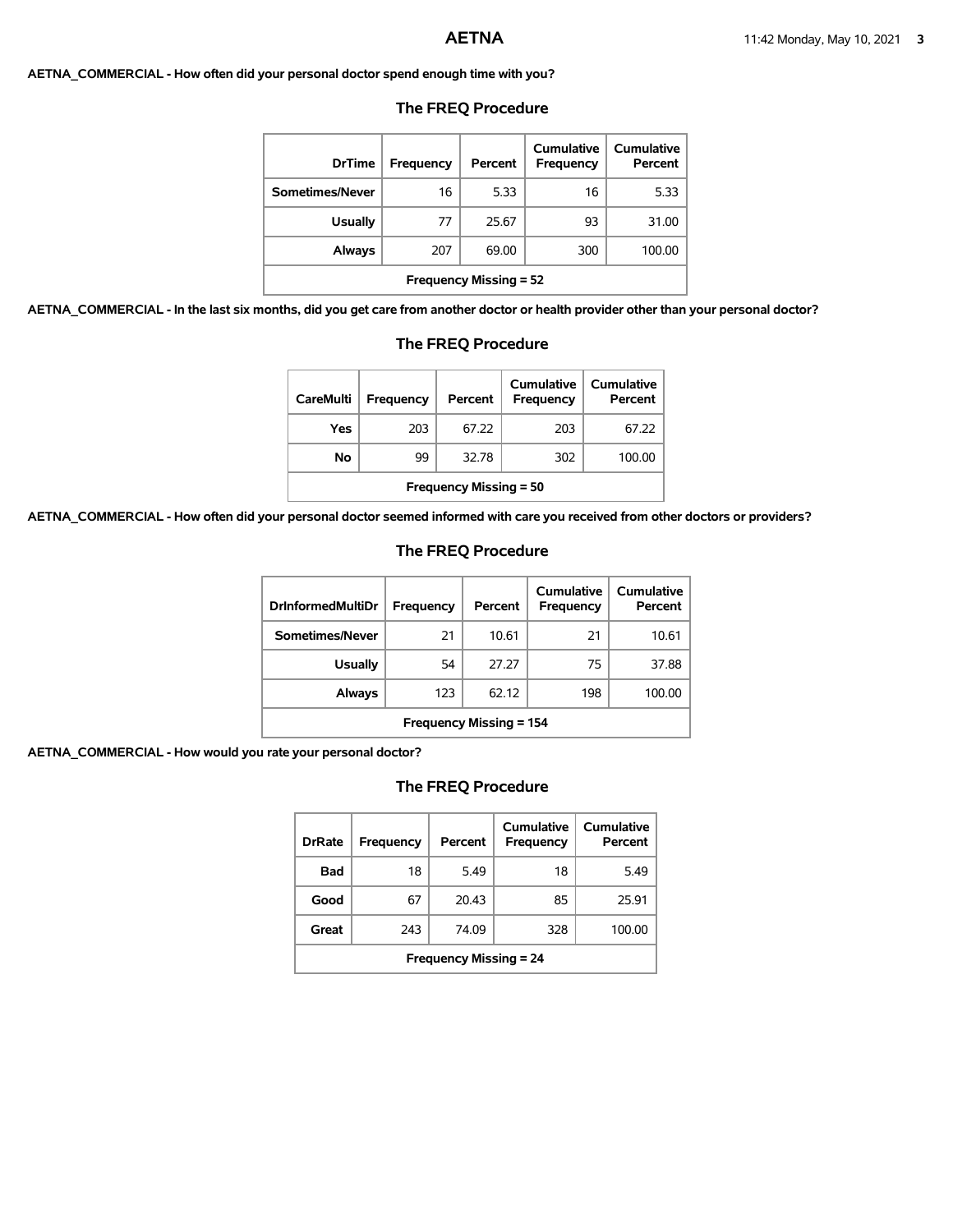#### **AETNA\_COMMERCIAL - Did you visit a specialist?**

| <b>Specialist</b>            | <b>Frequency</b> | Percent | Cumulative<br><b>Frequency</b> | Cumulative<br>Percent |  |
|------------------------------|------------------|---------|--------------------------------|-----------------------|--|
| Yes                          | 206              | 58.86   | 206                            | 58.86                 |  |
| No                           | 144              | 41.14   | 350                            | 100.00                |  |
| <b>Frequency Missing = 2</b> |                  |         |                                |                       |  |

# **The FREQ Procedure**

**AETNA\_COMMERCIAL - How often did you get an appointment with a specialist as soon as you needed?**

# **The FREQ Procedure**

| <b>SpecialistFast</b>          | Frequency | Percent | Cumulative<br>Frequency | Cumulative<br>Percent |  |
|--------------------------------|-----------|---------|-------------------------|-----------------------|--|
| Sometimes/Never                | 29        | 14.15   | 29                      | 14.15                 |  |
| <b>Usually</b>                 | 66        | 32.20   | 95                      | 46.34                 |  |
| Always                         | 110       | 53.66   | 205                     | 100.00                |  |
| <b>Frequency Missing = 147</b> |           |         |                         |                       |  |

**AETNA\_COMMERCIAL - How would you rate your specialist?**

| <b>SpecialistRate</b>          | <b>Frequency</b> | Percent | Cumulative<br><b>Frequency</b> | Cumulative<br>Percent |  |
|--------------------------------|------------------|---------|--------------------------------|-----------------------|--|
| Bad                            | 11               | 5.70    | 11                             | 5.70                  |  |
| Good                           | 46               | 23.83   | 57                             | 29.53                 |  |
| Great                          | 136              | 70.47   | 193                            | 100.00                |  |
| <b>Frequency Missing = 159</b> |                  |         |                                |                       |  |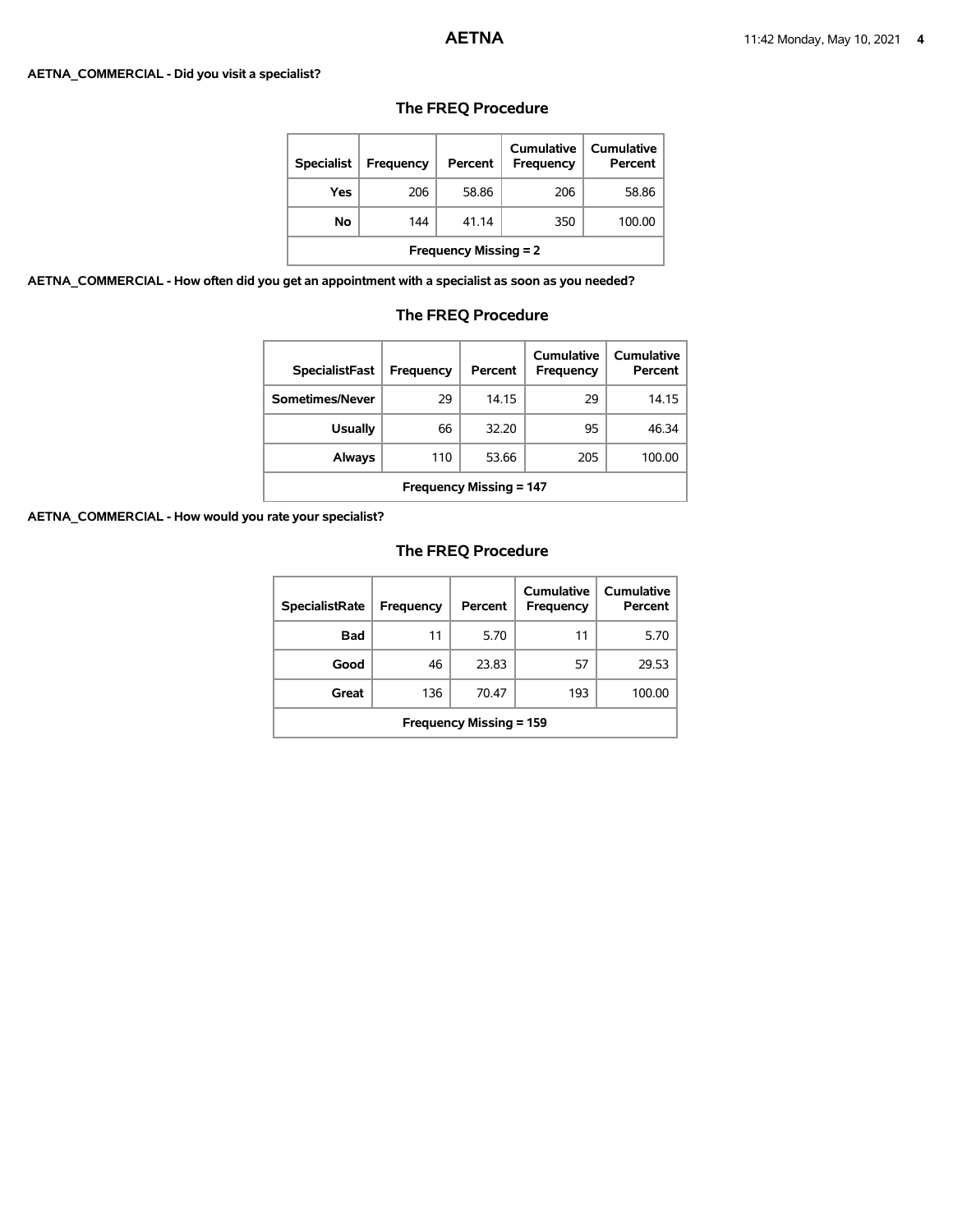#### **AETNA\_COMMERCIAL - Did you get information or help from your health plan's customer services?**

## **The FREQ Procedure**

| <b>CS</b> | Frequency                     | Percent | Cumulative<br>Frequency | Cumulative<br>Percent |  |  |
|-----------|-------------------------------|---------|-------------------------|-----------------------|--|--|
| Yes       | 129                           | 38.51   | 129                     | 38.51                 |  |  |
| Νo        | 206                           | 61.49   | 335                     | 100.00                |  |  |
|           | <b>Frequency Missing = 17</b> |         |                         |                       |  |  |

**AETNA\_COMMERCIAL - How often were you able to get information or help from your health plan's customer services?**

# **The FREQ Procedure**

| <b>CSHelp</b>                  | Frequency | Percent | Cumulative<br>Frequency | <b>Cumulative</b><br>Percent |  |
|--------------------------------|-----------|---------|-------------------------|------------------------------|--|
| Sometimes/Never                | 33        | 25.78   | 33                      | 25.78                        |  |
| <b>Usually</b>                 | 45        | 35.16   | 78                      | 60.94                        |  |
| <b>Always</b>                  | 50        | 39.06   | 128                     | 100.00                       |  |
| <b>Frequency Missing = 224</b> |           |         |                         |                              |  |

**AETNA\_COMMERCIAL - How often were you treated with respect and courtesy by your health plan's customer services?**

## **The FREQ Procedure**

| <b>CSRespect</b>               | Frequency | Percent | Cumulative<br>Frequency | Cumulative<br>Percent |  |
|--------------------------------|-----------|---------|-------------------------|-----------------------|--|
| Sometimes/Never                | 10        | 7.81    | 10                      | 7.81                  |  |
| <b>Usually</b>                 | 36        | 28.13   | 46                      | 35.94                 |  |
| Always                         | 82        | 64.06   | 128                     | 100.00                |  |
| <b>Frequency Missing = 224</b> |           |         |                         |                       |  |

**AETNA\_COMMERCIAL - Did you have to fill out any forms with your health plan?**

| <b>Forms</b>                  | Frequency | Percent | Cumulative<br>Frequency | Cumulative<br>Percent |  |
|-------------------------------|-----------|---------|-------------------------|-----------------------|--|
| Yes                           | 66        | 19.76   | 66                      | 19.76                 |  |
| No                            | 268       | 80.24   | 334                     | 100.00                |  |
| <b>Frequency Missing = 18</b> |           |         |                         |                       |  |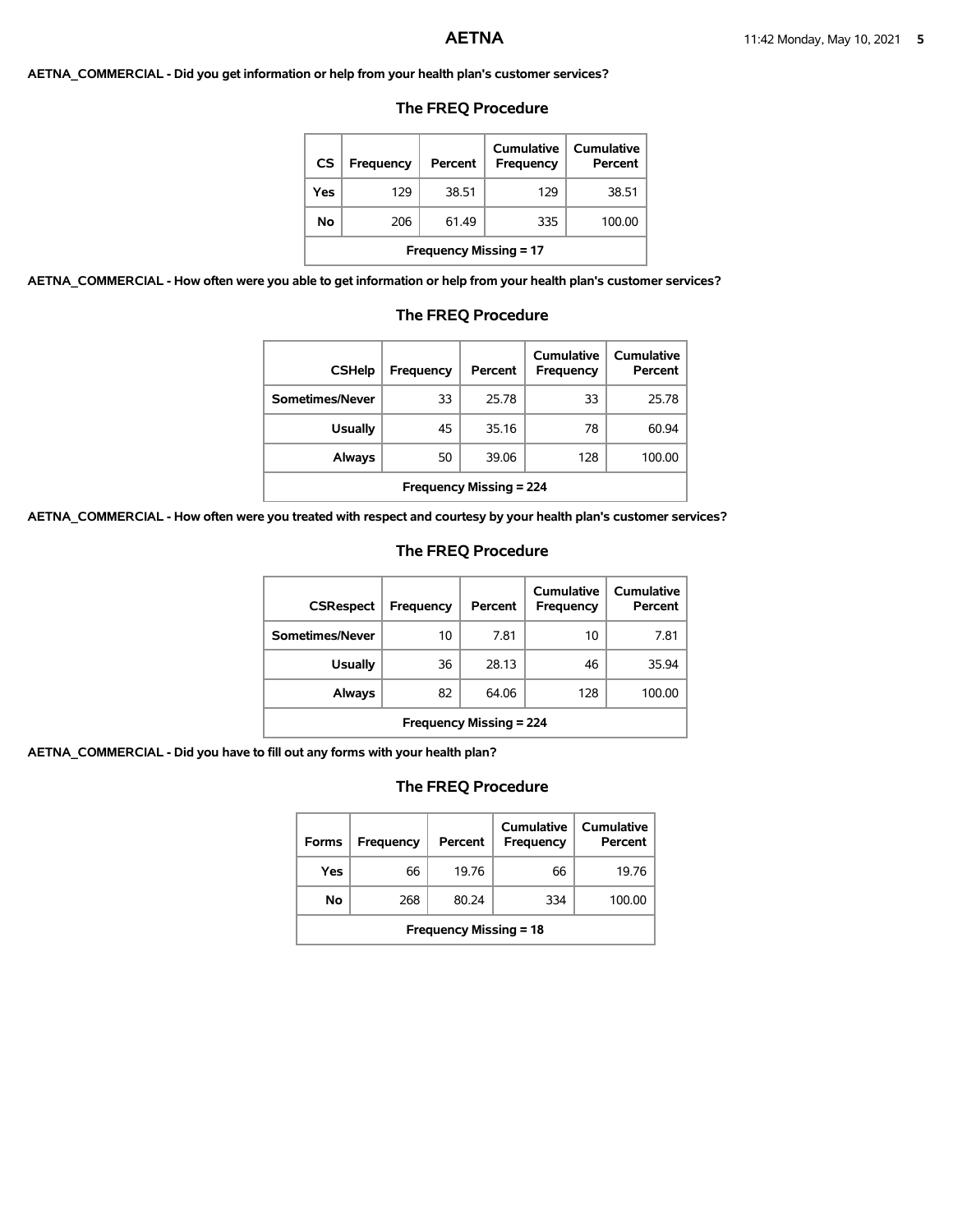#### **AETNA\_COMMERCIAL - How often were forms from your health plan easy to fill out?**

| <b>FormsEasy</b>               | Frequency | Percent | Cumulative<br><b>Frequency</b> | Cumulative<br>Percent |  |
|--------------------------------|-----------|---------|--------------------------------|-----------------------|--|
| Sometimes/Never                | 9         | 13.64   | 9                              | 13.64                 |  |
| <b>Usually</b>                 | 35        | 53.03   | 44                             | 66.67                 |  |
| Always                         | 22        | 33.33   | 66                             | 100.00                |  |
| <b>Frequency Missing = 286</b> |           |         |                                |                       |  |

## **The FREQ Procedure**

## **AETNA\_COMMERCIAL - How would you rate your health plan?**

## **The FREQ Procedure**

| <b>PlanRate</b>               | <b>Frequency</b> | Percent | Cumulative<br><b>Frequency</b> | Cumulative<br>Percent |  |
|-------------------------------|------------------|---------|--------------------------------|-----------------------|--|
| Bad                           | 57               | 16.72   | 57                             | 16.72                 |  |
| Good                          | 129              | 37.83   | 186                            | 54.55                 |  |
| Great                         | 155              | 45.45   | 341                            | 100.00                |  |
| <b>Frequency Missing = 11</b> |                  |         |                                |                       |  |

**AETNA\_COMMERCIAL - In general, how woul you rate your overall health?**

## **The FREQ Procedure**

| <b>OverallHealthRate</b>      | <b>Frequency</b> | Percent | Cumulative<br>Frequency | Cumulative<br>Percent |
|-------------------------------|------------------|---------|-------------------------|-----------------------|
| <b>Excellent</b>              | 30               | 8.52    | 30                      | 8.52                  |
| <b>Very Good</b>              | 142              | 40.34   | 172                     | 48.86                 |
| Good                          | 127              | 36.08   | 299                     | 84.94                 |
| Fair                          | 35               | 9.94    | 334                     | 94.89                 |
| Poor                          | 5                | 1.42    | 339                     | 96.31                 |
| <b>Unknown/Did Not Answer</b> | 13               | 3.69    | 352                     | 100.00                |

**AETNA\_COMMERCIAL - In general, how woul you rate your overall mental or emotional health?**

| <b>MentalHealthRate</b>       | <b>Frequency</b> | Percent | Cumulative<br><b>Frequency</b> | Cumulative<br>Percent |
|-------------------------------|------------------|---------|--------------------------------|-----------------------|
| <b>Excellent</b>              | 96               | 27.27   | 96                             | 27.27                 |
| <b>Very Good</b>              | 142              | 40.34   | 238                            | 67.61                 |
| Good                          | 74               | 21.02   | 312                            | 88.64                 |
| Fair                          | 24               | 6.82    | 336                            | 95.45                 |
| Poor                          | 5                | 1.42    | 341                            | 96.88                 |
| <b>Unknown/Did Not Answer</b> | 11               | 3.13    | 352                            | 100.00                |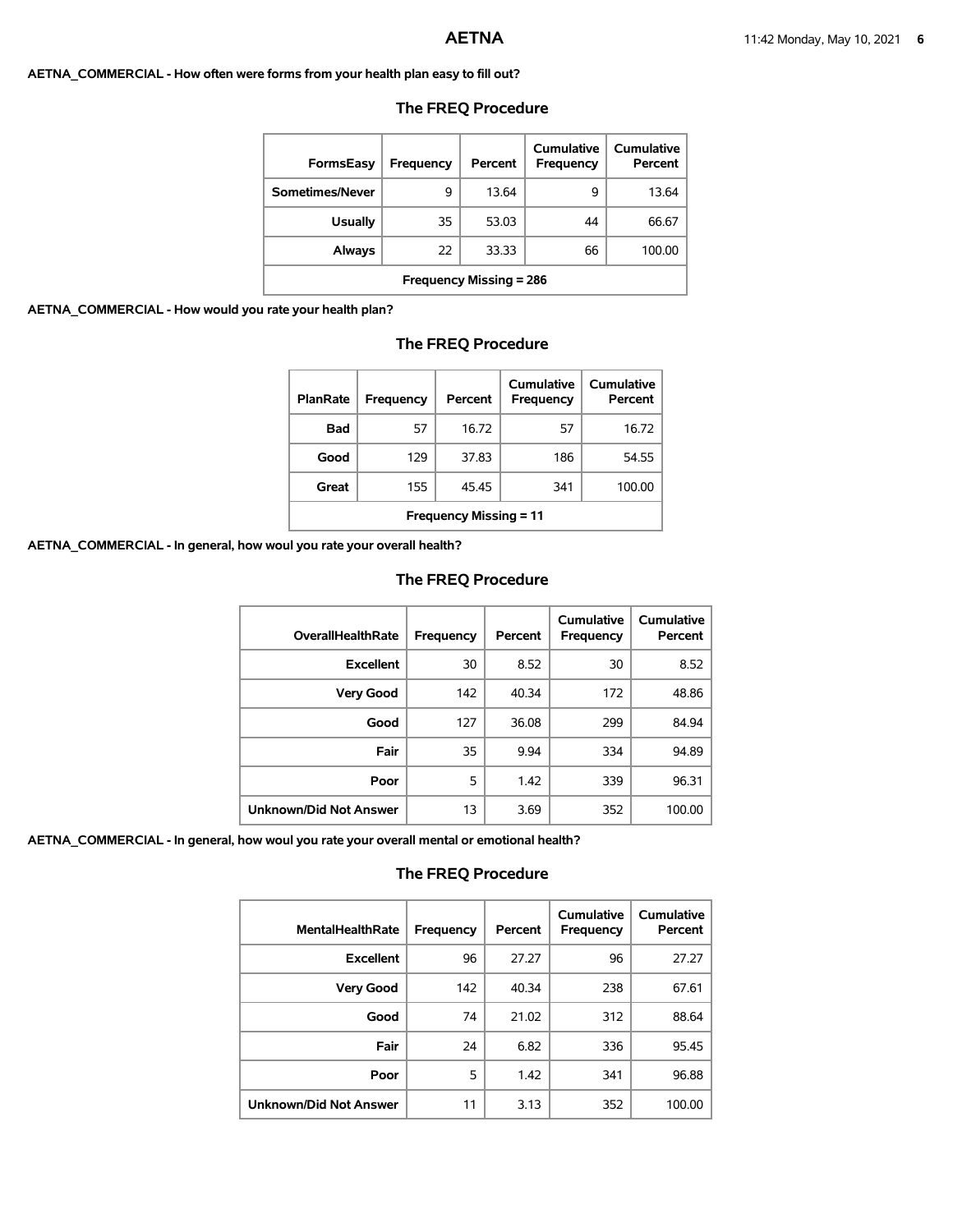## **AETNA\_COMMERCIAL - Did you file any claims for care to your health plan?**

| ClaimsSend                    | <b>Frequency</b> | Percent | Cumulative<br>Frequency | Cumulative<br>Percent |  |  |
|-------------------------------|------------------|---------|-------------------------|-----------------------|--|--|
| Yes                           | 182              | 63.41   | 182                     | 63.41                 |  |  |
| No                            | 105              | 36.59   | 287                     | 100.00                |  |  |
| <b>Frequency Missing = 65</b> |                  |         |                         |                       |  |  |

# **The FREQ Procedure**

**AETNA\_COMMERCIAL - How often were claims for care to your health plan handled quicly?**

## **The FREQ Procedure**

| <b>ClaimsQuick</b>             | Frequency | Percent | Cumulative<br><b>Frequency</b> | Cumulative<br>Percent |  |  |
|--------------------------------|-----------|---------|--------------------------------|-----------------------|--|--|
| Sometimes/Never                | 20        | 13.89   | 20                             | 13.89                 |  |  |
| <b>Usually</b>                 | 53        | 36.81   | 73                             | 50.69                 |  |  |
| Always                         | 71        | 49.31   | 144                            | 100.00                |  |  |
| <b>Frequency Missing = 208</b> |           |         |                                |                       |  |  |

**AETNA\_COMMERCIAL - How often were claims for care to your health plan handled correctly?**

| <b>ClaimsCorrect</b>           | Frequency | Percent | Cumulative<br>Frequency | Cumulative<br>Percent |  |
|--------------------------------|-----------|---------|-------------------------|-----------------------|--|
| Sometimes/Never                | 18        | 12.59   | 18                      | 12.59                 |  |
| <b>Usually</b>                 | 45        | 31.47   | 63                      | 44.06                 |  |
| Always                         | 80        | 55.94   | 143                     | 100.00                |  |
| <b>Frequency Missing = 209</b> |           |         |                         |                       |  |